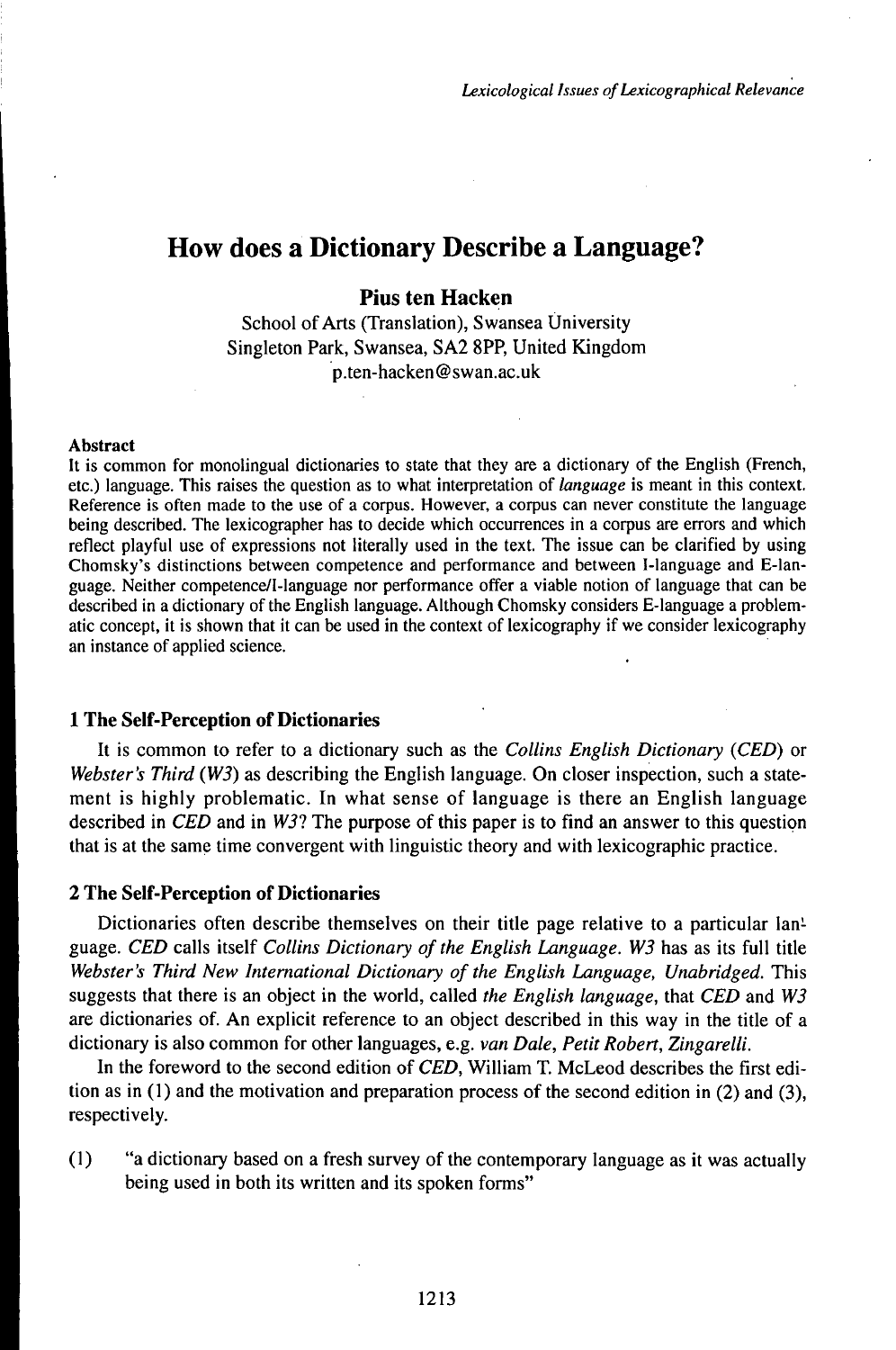- (2) "the language is changing faster than at any time in the last 300 years."
- (3) "The preparation of this new edition to take account of this rate of language change has meant the scrutiny and assessment of the many thousand citations for new words, meanings, and idioms accumulated by our in-house reading programme since the publication of the first edition;"

The English language is presented in (1) as an entity that can be used and in (2) as one that changes. A dictionary is a description of this entity. This description is based on a corpus which constitutes a survey, as (1) tells us. In (3) we get a more precise description of the working method involved. It should be emphasized here that  $(1-3)$  characterize lexicography more than the *CED.* They have been singled out only because they provide a particularly clear view of the notion of language and the corpus-based method adopted in lexicography. Other dictionaries often have similar statements in their preface or assume similar views tacitly.

## **3 Problems with the Lexicographic Concept ofLanguage**

A concept of language that is suggested in particular by (2) is that of a language as an organism. This view developed in the 19th century under the influence of historical-comparative studies resulting in genealogical trees (Schleicher's *Stammbaumtheorie,* cf. Robins (1967:178ff.)) and was clearly influenced by Romanticism. Although it can be used as a metaphor in some contexts, the concept of a language as an organism is problematic for various reasons. Thus a dialect continuum of which the extremes are clearly different languages, e.g. between French and Italian, is difficult to account for in terms of a French language and an Italian language as separate organisms. Ten Hacken (2005) discusses the implications of this observation for dialect geography in more detail.

An alternative view of the concept of language suggested by  $(1)$  and  $(3)$  is that its main characteristic is its being represented by a corpus. This is reminiscent of mid-20th century American linguistics, whose attitude is formulated in (4).

(4) "The universe of discourse of any linguistic study is a set of utterances." [Hockett (1942:3)]

The problem with (4) is that it only characterizes linguistic study, not language. We can think of language as what underlies this set of utterances, but its exact nature remains vague.

Let us for the moment accept the vagueness in underlying concept of (4) and consider to what extent it is possible to work with a "set of utterances" or, as  $(1)$  states it, a "survey of the contemporary language as it was actually being used". A number of methodological problems arise, among others that the corpus may contain phrases such as (5).

(5) "A full service of your toilets are at 18:30" [notice at some toilets at Swansea University]

It is clear that (5) contains an error. It is also clear that it represents actual use of the language. The corpus does not mark errors as such, so that we cannot rely on it as an authority.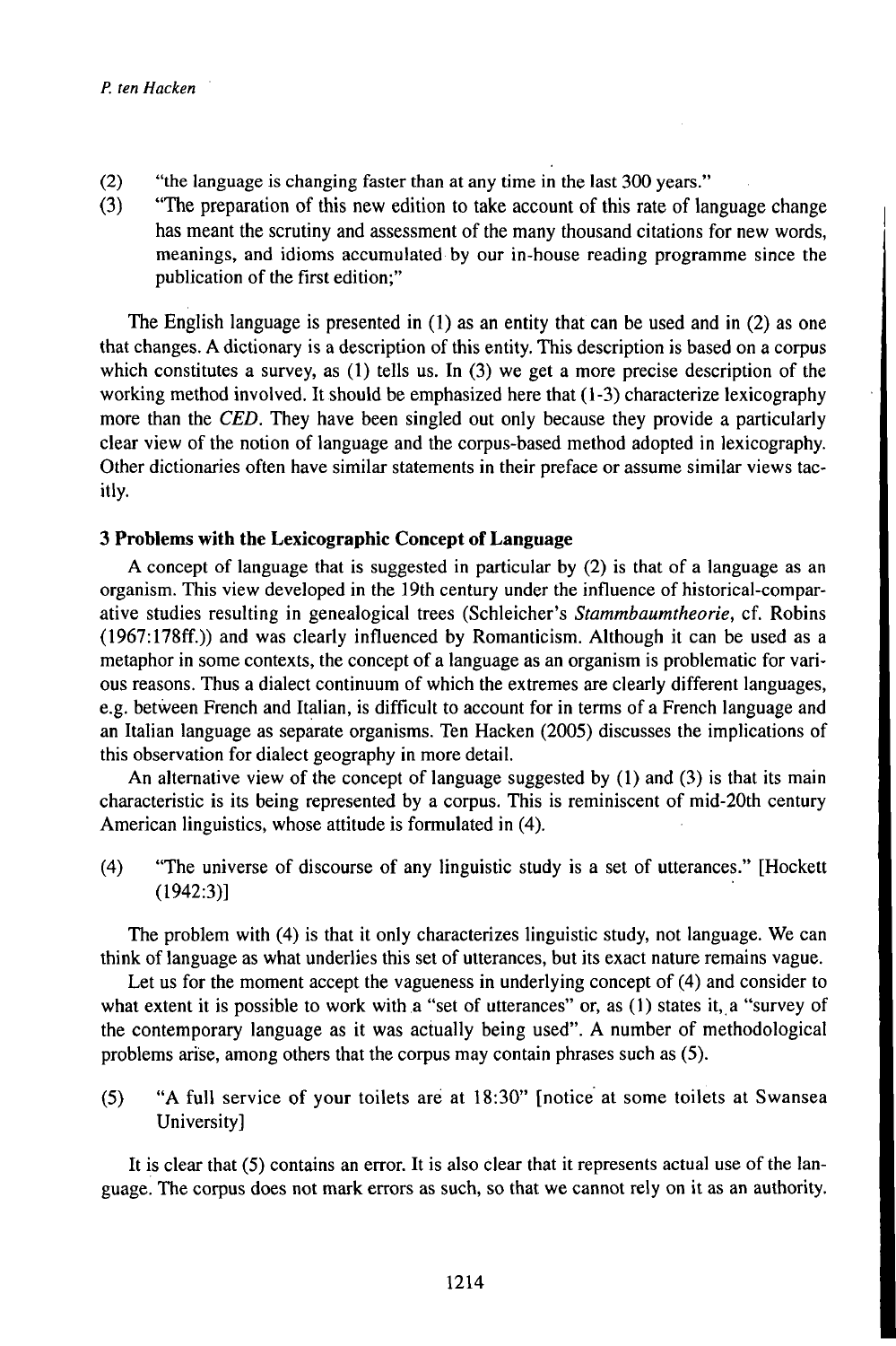Lexical errors are usually much more subtle than syntactic errors of the type represented in (5). The corpus we use is likely to contain them and it will not tell us where they occur.

A second type of problem is the non-occurrence of certain expressions. Corpora are notoriously bad as a tool for the study of idioms. The expression *kick the bucket* is likely to be more frequent in linguistic papers on idioms than in any other section of a corpus. As Moon (1998) shows, many idioms are more often used in playful, non-canonical forms than in their standard form. Dictionaries usually solve these problems, but they have to do so by going beyond the use of the corpus as in (4). The *Oxford Dictionary of English Idioms (ODEf)* actually gives (6) as an example *oifiddle while Rome burns.*

(6) The novel is rich in evidence of the trivial snobberies and hypocrisies which obsess our upper and upper-middle classes as they fiddle while London smoulders.

The idiom illustrated by (6) is only alluded to in this example. Nevertheless, ODEI takes it to be an example of the idiom in use. Without knowledge of the idiom, it is not possible to interpret^ćtó/e *while London smoulders.*

In conclusion, the concepts of language that come to mind most immediately on reading (1-3) cannot be taken as a basis for the answer to the question inwhich sense of *language* a dictionary describes a language. The idea of a language as an organism can only be used as a metaphor. It may be useful in restricted contexts, but should not be taken literally. The concept of a language as represented in a corpus is incomplete, because a corpus generally contains errors and does not contain all expressions of the language.

### *4 Three Conceptions ofLanguage*

Developments in linguistics from the late 1950s onwards have led to a renewed and more intensive discussion of the question of what is a language, ultimately leading to a clarification of the concept. Two distinctions are essential. Although the terminology in which they are expressed here is based on work by Chomsky, the concepts referred to are adopted by most current approaches to linguistics in one form or another.

The first distinction is the one between competence and performance. According to Chomsky (1966:3), "A distinction must be made between what the speaker of a language knows implicitly (what we may call his *competence)* and what he does (his *performance)."* Competence and performance are entities of a very different nature. It is our competence which allows us to recognize an error in (5) and to *categorizefiddle while London smoulders* as a modified instance *offiddle while Rome burns* in (6). As far as Chomsky's distinction has been challenged, the most contentious point has been whether grammatical competence can or should be distinguished from pragmatic competence. That performance is an entity of a different kind is beyond dispute.

A second distinction is the one between I-language and E-language, introduced by Chomsky (1986:19-22). I-language is internalized. It can be seen as what is in the competence of a speaker. As he states elsewhere, it "consists of a computational procedure and a lexicon" (1995:15). E-language is externalized. It is a collection of linguistic forms paired with meanings, understood independently of the speaker's mind/brain.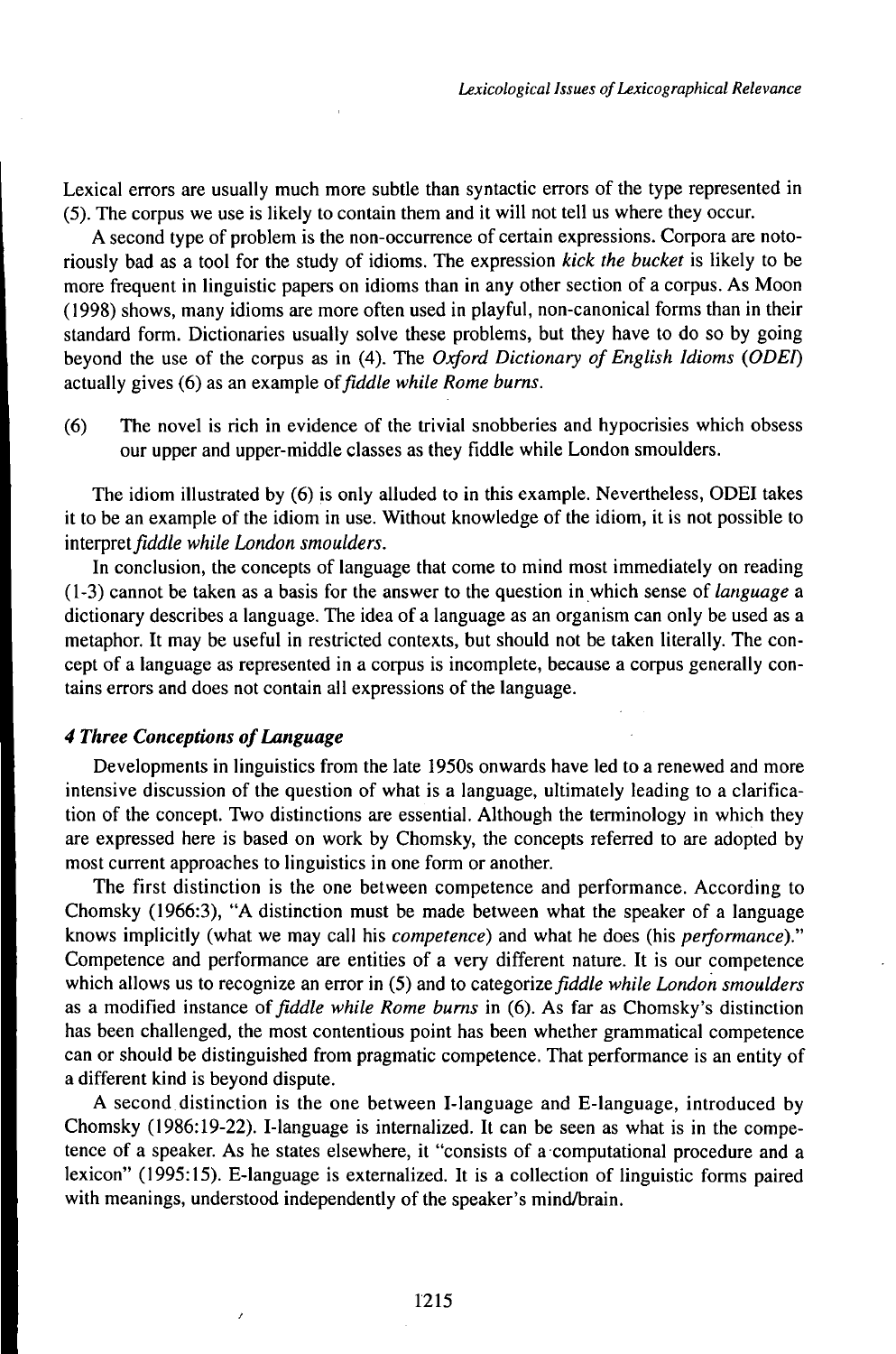It should be noted that while I-language and competence refer to what is basically the same concept, E-language is something quite different from performance. Competence is a mental object in the real world. It is physically realized in the human brain although there is currently no way to relate individual physical processes (neurons firing) to individual elements of knowledge of language. Performance is a non-mental object in the real world. It can be realized acoustically in sound waves, visually in signs or characters, etc. By contrast, E-language is not an object in the real world. It consists of grammatical sentence types with their meanings. The lexicon of an E-language contains the correct meanings of words as used in grammatical sentences.

Let us now consider what is described in a dictionary in terms of these distinctions. We can see immediately that a dictionary does not describe performance. Performance is at the basis of the survey referred to in  $(1)$ , but this is a survey of the language, not the language itself. This is also recognized in lexicology, when Sinclair (2003), for instance, warns against the uncritical use of corpus tools. At first sight it may seem attractive to state that a dictionary describes an I-language. We should keep in mind, however, that it is physically impossible for two people to share an I-language. They would have to share the same mind to do so.

This leaves E-language. However, according to Chomsky (1986:26), "languages in this sense are not real-world objects but are artificial, somewhat arbitrary, and perhaps not very interesting concepts." A crucial problem is that because an E-language is not a real-world entity, there is no obvious way to determine whether a sentence or a word in a particular meaning are part of it.

This problem can be clarified by considering the status of (5) and (6). Example (5) is verifiably part of performance. We can individually verify that it is not grammatical according to our competence. The sense of shared knowledge, however, which seems to emerge from our individual verification that (5) is ungrammatical, is not realized as an object. Yet it is this shared knowledge that lexicographers aim to describe. Example (6) highlights another aspect of the problem. Lexicographers at *ODEI* analysed it as the creative use of an idiom. If a pedantic person P would object to this and maintain that the use is incorrect, how could *ODEI* lexicographers defend their decision? Not by an appeal to occurrence in the corpus, because (5) also occurs. Not by an appeal to competence, because they do not know the details of P's competence. This is what I will call the *authority problem* associated with E-language.

#### **5 Empirical versus Applied Science**

Linguistics of the type for which Chomsky proposed the distinctions between competence and performance and between I-language and E-language differs in several respects from lexicography. One aspect that is essential in the present context concerns the type of goal they pursue. Science can be divided into different types according to the role they attribute to explanation. The most important difference in this context is the one between empirical and applied science.

An empirical science has as its purpose to describe and explain phenomena that can be observed in the world. Typically the explanation is in terms of a model of the underlying system for the observations. An example of an empirical science is astronomy. Astronomy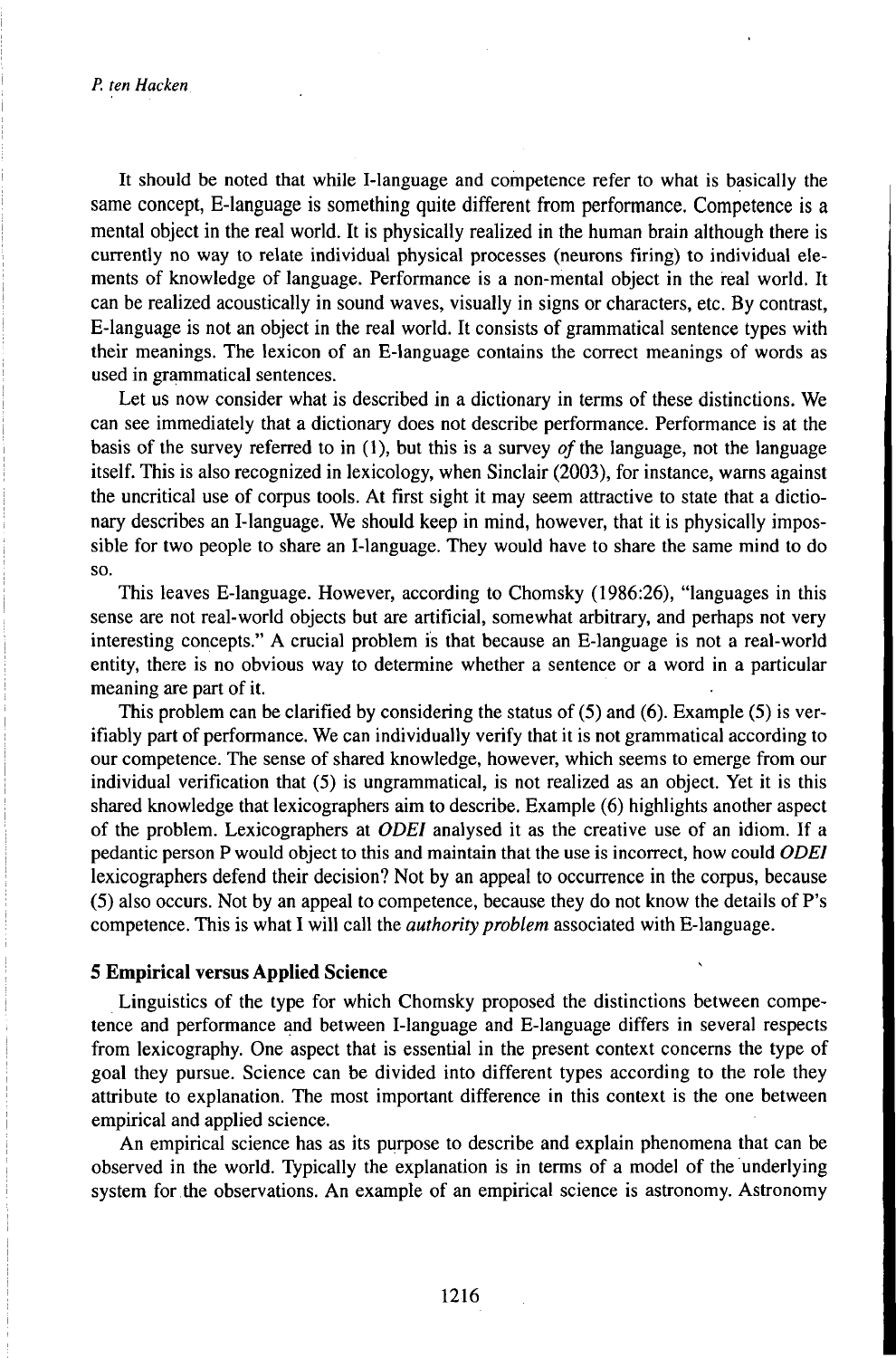explains the position where planets can be observed on the basis of the orbits of the Earth and the individual planets around the Sun. These orbits are in term explained in terms of the interaction of gravity with other factors (e.g. mass).

Linguistics is also, in its most common form, an empirical science. It tries to account for observations concerning language by describing the underlying system of competence. Chomskyan linguistics analyses competence as a mental module interacting with various other mental modules and tries to explain it in terms of the language faculty, deemed responsible for its development in an individual. Other approaches to linguistics analyse the role of competence differently. They have in common, however, that they attempt to formulate a theory that describes a real-life entity which explains observations about language.

If lexicography is taken as an empirical science, we have to see the dictionary as a theory of an empirical object. This is problematic, because performance and competence, though empirical, are not what is described and E-language is not empirical. It is also questionable whether a dictionary should be seen as a theory at all.

Applied sciences differ from empirical science in that they incorporate a problem-solving component. A prototypical example of an applied science is medicine. Medicine encompasses various branches, including curative medicine, preventive medicine, and palliative medicine. They are all concerned with illness, but rather than just explaining the observations of illnesses in patients they also have a practical goal: curing the patient, preventing illness, or alleviating suffering. Compared to the goals of astronomy, they are of an essentially different type.

If lexicography is taken as an applied science, we have to identify a problem that the dictionary is supposed to solve. This perspective of a dictionary as a tool for solving problems is much closer to how many lexicographers understand their product than the perspective of a dictionary as a theory. Dictionary users turn to a dictionary in order to get answers to their questions. They find an answer to the extent that the lexicographer has foreseen their question. The nature of the answer depends not only on the input material used by the lexicographer, but also, and crucially so, on the lexicographer's interpretation of this material. The lexicographic problem can therefore be formulated broadly as describing an E-language in a way that satisfies the users.

Applied science is not only a matter of solving problems, but also of doing so in a scientific way. In empirical science, theories are typically supported by testing their predictions in experiments. In applied science, the corresponding support for a problem solution can be given in two ways. The first is to consider the solution as a prediction, the second to explain the solution in terms of underlying knowledge. In the case of curative medicine, a problem solution is a cure. The proof that a cure works corresponds to these two methods. First, support for the validity of the data showing that it works is collected in terms of large, doubleblind experiments. Second, the way the cure works is explained in terms of biochemical processes in an anatomical model.

In lexicography, the same two types of evidence can be used to raise the level of scientificness. In practice, the method that has been applied is the reference to a corpus. Invoking the corpus, as in (1), as an authority and the careful analysis of the corpus, as in (3), can be interpreted as a way of supporting the validity of the data. These data do not have the exactly parallel role to the data collected by double-blind testing in medicine, however. A closer par